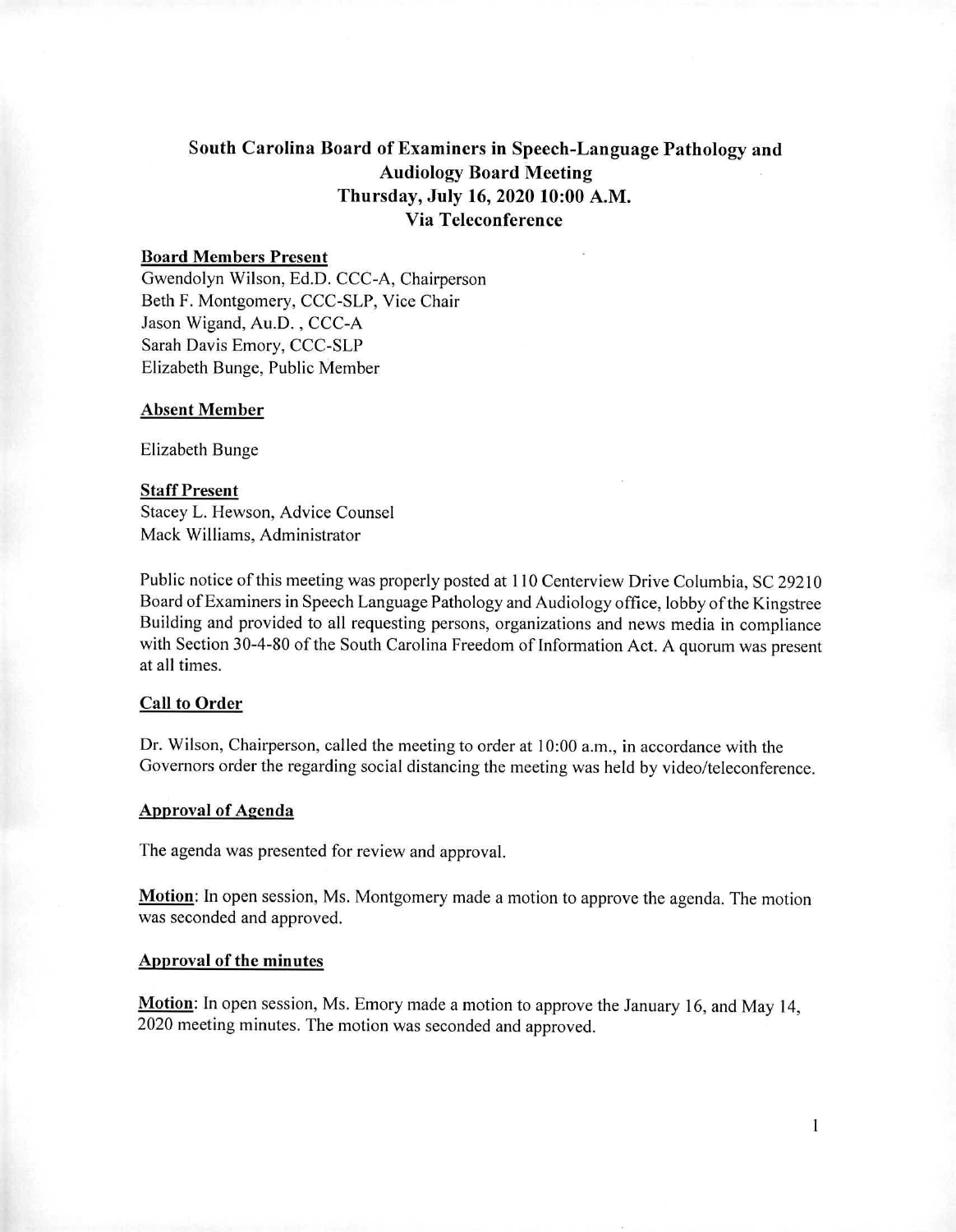# Approval/Disapproval of absent members

The board approve the absence of Ms. Bunge.

**Office of Investigations Report:** Mr. Hinson, Office of Investigations presented the OIE statistical report and training report to the board. The Board accepted the reports as information.

Mr. Hinson presented the IRC report to the board. Cases 2019-51, 2019-52 and 2019-56 are recommended for dismissal. Cases 2020-1 and 2020-4 are recommended for formal complaint.

**Motion:** In open session, Ms. Emory made a motion to accept the IRC recommendations for the three (3) dismissals 2019-51, 2019-52 and 2019-56. The motion was seconded and approved.

**Motion:** In open session, Ms. Emory made a motion to accept the IRC recommendations for the two (2) formal complaints for case 2020-1 and 2020-4. The motion was seconded and approved.

# **Administrative Reports**

**Office of Disciplinary Counsel (ODC) Report:** Mr. Coggiola Office of Disciplinary Council, presented the ODC statistical report to the board. The board accepted the report as information.

**Finance Report:** Mr. Williams presented the finance report to the board. The board accepted the report as information.

#### **Disciplinary Hearing**

#### **Memorandum of Agreement**

**Case 2019-53:** The Respondent made a personal appearance before the board by video conferencing and was not represented by legal counsel. Ms. Baldwin, Office of Disciplinary Council, presented the memorandum of agreement for case 2019-53 to the Board.

**Motion:** In open session, Dr. Wigand made a motion to go into executive session to receive legal advice from counsel regarding case 2019-53. The motion was seconded and approved.

**[Executive Session]** No votes were taken during executive session. 10:42 a.m. to 10:55 a.m.

**Motion:** In open session, Ms. Montgomery made a motion to come out of executive session. The motion was seconded and approved.

**Motion:** In open session, Dr. Wigand made a motion to accept the memorandum of agreement and issue a letter of caution in case number 2019-53. The motion was seconded and approved.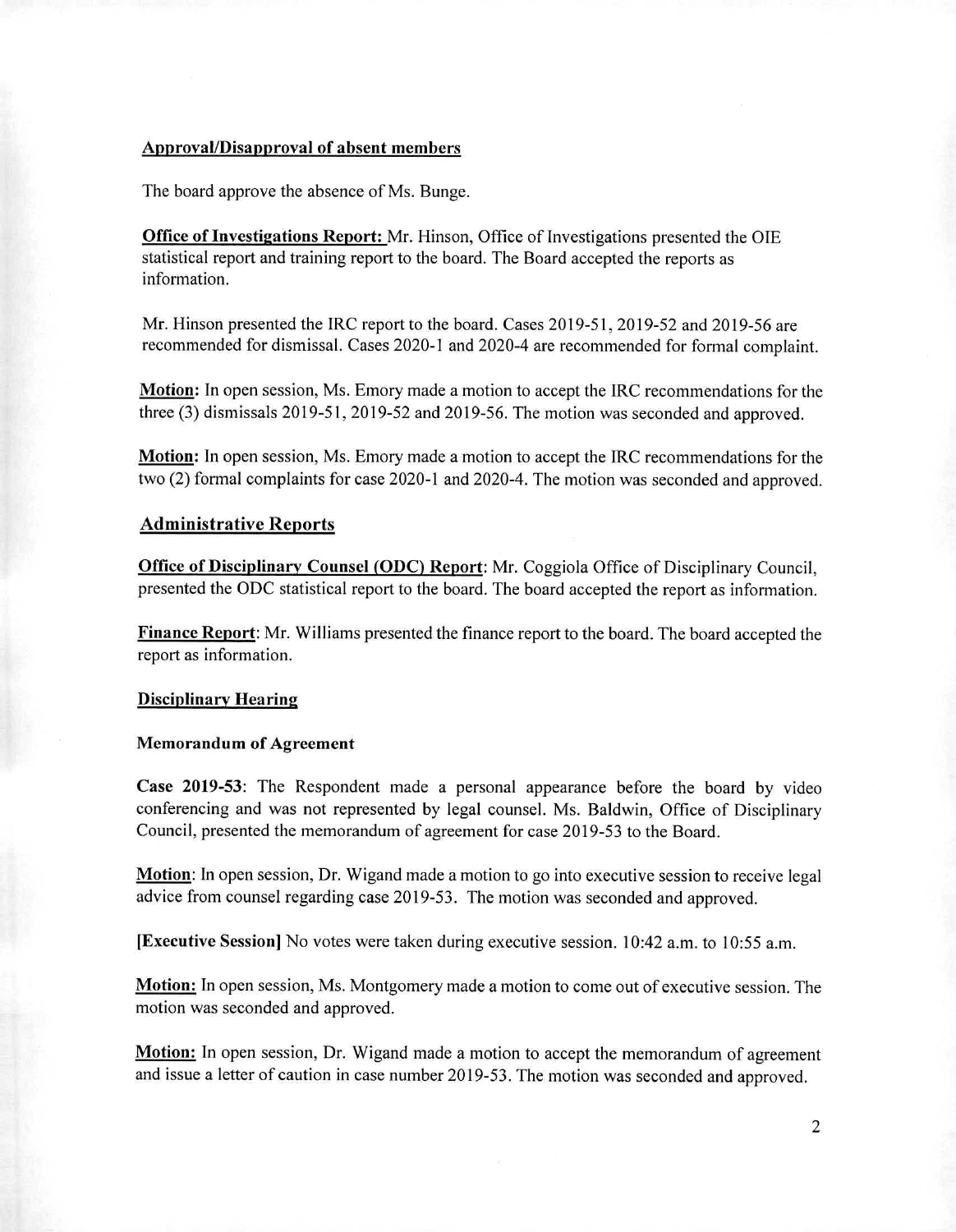# **Initial Applications**

**Todd Landsberg:** Mr. Landsberg made a personal appearance before the board by video conferencing and was not represented by legal counsel. The purpose of the hearing was to determine if a license to practice as an Audiologist should be granted.

**Motion:** In open session, Dr. Wigand made a motion to go into executive session to receive legal advice from counsel regarding the case. The motion was seconded and approved.

**[Executive Session]** No votes were taken during executive session. 11:12 a.m. to 11:28 a.m.

**Motion:** In open session, Ms. Montgomery made a motion to come out of executive session. The motion was seconded and approved.

**Motion:** In open session, Dr. Wigand made a motion to grant the license to practice as an Audiologist. The motion was seconded and approved.

**Jada Williams:** Ms. Williams made a personal appearance before the board by video conferencing and was not represented by legal counsel. The purpose of the hearing was to determine if a license to practice as a Speech Language Pathology Assistant should be granted.

**Motion:** In open session, Dr. Wigand made a motion to go into executive session to receive legal advice from counsel regarding the case. The motion was seconded and approved.

**[Executive Session]** No votes were taken during executive session. 11:43 a.m. to 11:53 a.m.

**Motion:** In open session, Ms. Emory made a motion to come out of executive session. The motion was seconded and approved.

**Motion:** In open session, Ms. Montgomery made a motion to deny the application for the Speech Pathology Assistant license and the request to complete the additional hours outside of the degree program. The motion was seconded and approved.

#### **Dr. AnnMarie Knight, Columbia College**

Dr. Knight addressed the board regarding obtaining clinical hours through the use of telesupervision for speech pathology assistants,

**Motion: In** open session, Ms. Emory made a motion to go into executive session to receive legal counsel regarding this matter. The motion was seconded and approved.

**[Executive Session]** No votes were taken during executive session. 12:14 p.m. to 12:39 p.m.